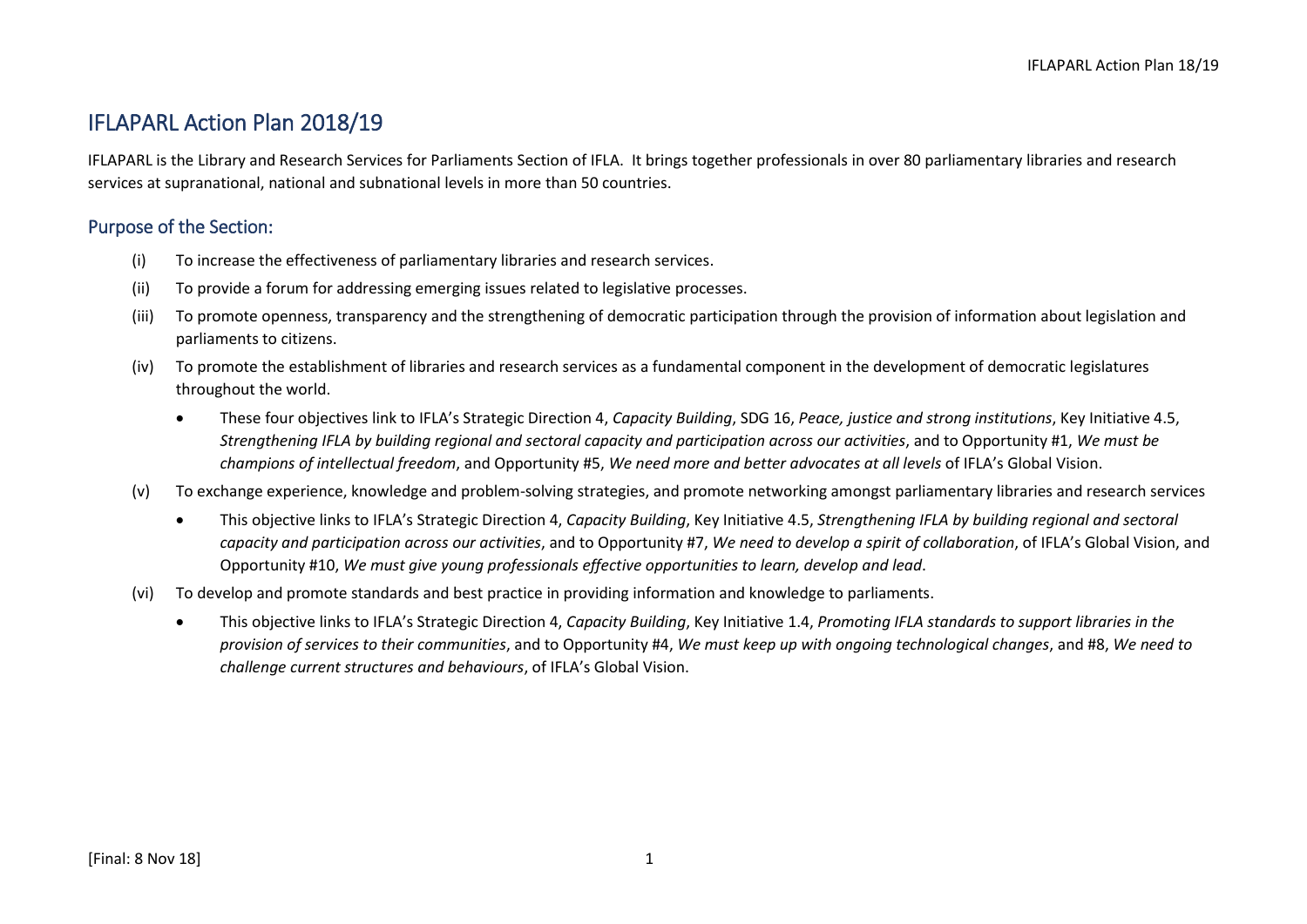### Work of the Section:

IFLAPARL aims to meet its objectives through the following activities.

- Sharing experiences and new developments through its annual conference as well as its session at the World Library and Information Congress (WLIC), along with its biannual newsletter. IFLAPARL collaborates with other IFLA Sections (such as Government and Law Libraries, ICT, Knowledge Management, Continuous Learning) on areas of shared interest and benefit. Information is shared with the wider membership through the Section's web pages, email list and social media.
- Publishing guidance on establishing and providing library and research services for Parliaments, drawing on the experience of Section members and working with other relevant bodies such as the IPU. Topics currently covered include legislative libraries, research services, ICT and social media.
- Capacity building for staff involved in the development of parliamentary library and research services, often in conjunction with other organisations such as the IPU, Westminster Foundation for Democracy and others. This may be though specialist training workshops, obtaining sponsorship for delegates to attend the conference and WLIC, or in supporting country-specific development projects.
- Strengthening the cooperation between the Inter-Parliamentary Union (IPU) and parliamentary libraries and research services, and exploring possibilities for joint programmes and activities
- Encouraging the establishment of regional groups of parliamentary libraries like the European Centre for Parliamentary Research and Documentation (ECPRD).

## Draft Action Plan for 2018/19:

The Section's Action Plan for the coming year is made up from three sets of activities:

- IFLAPARL's ongoing work in support of its objectives (i.e. business as usual),
- Projects and areas of interest suggested by Section members
- Activities designed to support IFLA's Global Vision Opportunities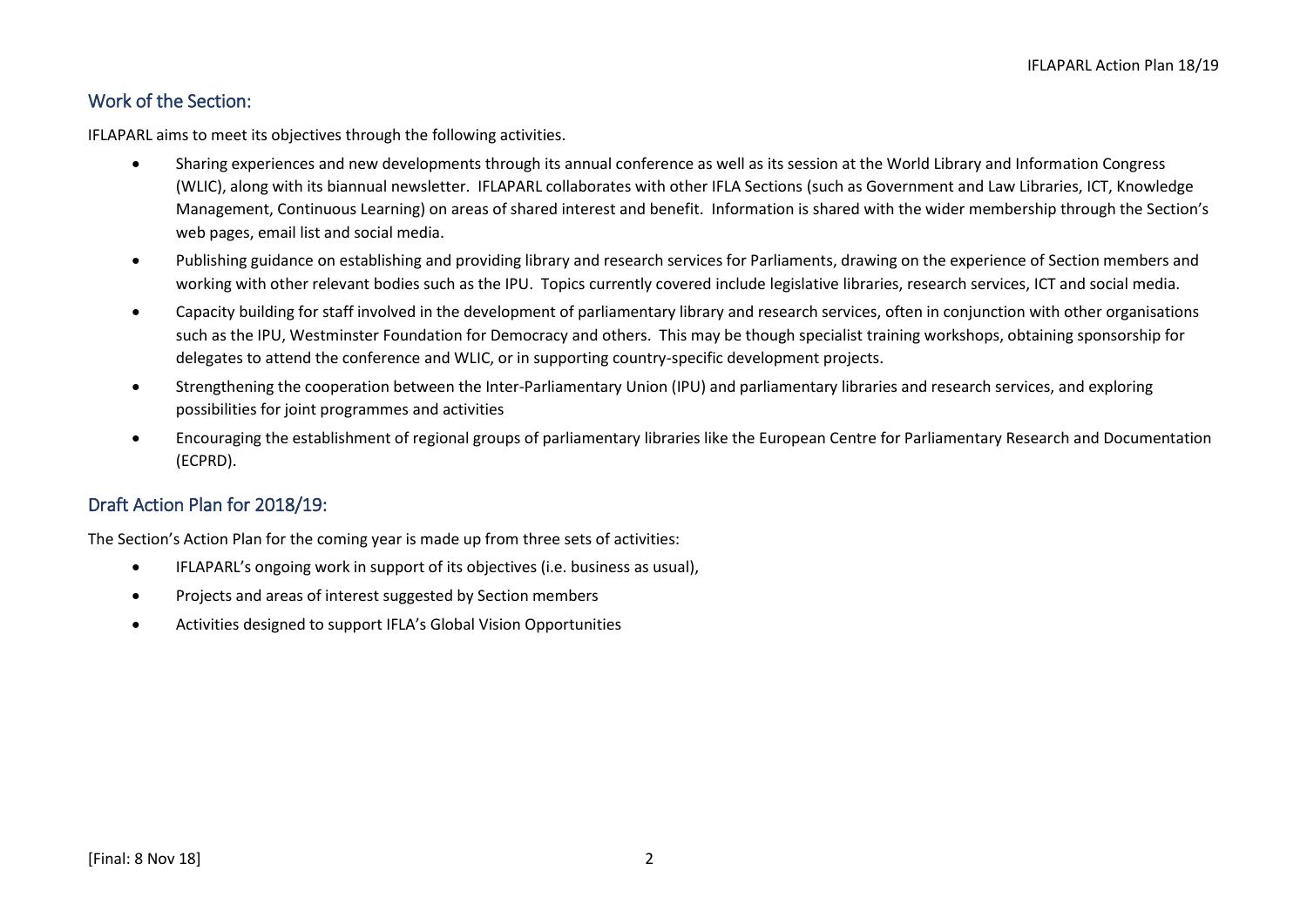| <b>Objectives</b><br>What do you want<br>to achieve?                                                                                                                | <b>Project or activity</b><br>What are you<br>going to do?                               | <b>Main tasks</b><br>What are the<br>specific things you<br>need to do?                                                                                                                                                   | <b>Responsibilities and</b><br>timeline<br>Who will do them and<br>by when?                 | <b>Resources</b><br>Do you need<br>specific skills,<br>money or IT? | <b>Communications</b><br>How will you<br>communicate? To<br>whom? By when?                       | <b>Success</b><br>measures<br><b>How will you</b><br>show impact? | <b>Progress</b><br><b>Report briefly</b><br>on progress |
|---------------------------------------------------------------------------------------------------------------------------------------------------------------------|------------------------------------------------------------------------------------------|---------------------------------------------------------------------------------------------------------------------------------------------------------------------------------------------------------------------------|---------------------------------------------------------------------------------------------|---------------------------------------------------------------------|--------------------------------------------------------------------------------------------------|-------------------------------------------------------------------|---------------------------------------------------------|
| 1. To increase the effectiveness of<br>parliamentary libraries and research<br><b>services</b>                                                                      |                                                                                          | this objective                                                                                                                                                                                                            | No specific activities scheduled in 2018/19 for                                             |                                                                     |                                                                                                  |                                                                   |                                                         |
| 2. To provide a forum for addressing<br>emerging issues related to legislative<br>processes                                                                         |                                                                                          | this objective                                                                                                                                                                                                            | No specific activities scheduled in 2018/19 for                                             |                                                                     |                                                                                                  |                                                                   |                                                         |
| 3. To promote<br>transparency &<br>strengthening of<br>democratic<br>participation<br>through<br>information about<br>legislation and<br>parliaments to<br>citizens | 3.1 Create case<br>studies of how<br><b>IFLAPARL has</b><br>helped developing            | Identify & write<br>suitable case<br>studies.                                                                                                                                                                             | SC to identify & write by<br>June 2019.                                                     | N/A                                                                 | Publish case studies<br>on website by June<br>2019                                               | Level of usage<br>outside<br><b>IFLAPARL</b><br>members           |                                                         |
|                                                                                                                                                                     | parliamentary<br>services                                                                | Liaise with IFLA HQ<br>about potential<br>advocacy &<br>outreach use.                                                                                                                                                     | Chair/Secretary to liaise<br>with IFLA HQ Apr-Jun<br>2019                                   |                                                                     | Publicise these with<br>national/regional<br>library associations<br>and IFLA HQ by July<br>2019 |                                                                   |                                                         |
|                                                                                                                                                                     |                                                                                          |                                                                                                                                                                                                                           |                                                                                             |                                                                     | Publicise these at<br>Pre-Conference and<br>WLIC session -<br>August 2019                        |                                                                   |                                                         |
|                                                                                                                                                                     | <b>Intended</b><br>outcomes:                                                             | Demonstrate practical/tangible benefits of cooperation between IFLAPARL members and partner bodies to support<br>$\bullet$<br>developing parliaments.<br>Material to use as tools for advocacy and outreach.<br>$\bullet$ |                                                                                             |                                                                     |                                                                                                  |                                                                   |                                                         |
|                                                                                                                                                                     | 3.2 Extend the<br>self-population of<br>the digital World<br>Directory of<br>Library and | Promote<br>participation and<br>creation of records                                                                                                                                                                       | By August 2019, the<br>WDLRSP will have at<br>least 50 records entered<br>by members of the | National<br>Library of<br>Congress of<br>Chile is<br>providing the  | Email & Survey<br>Monkey (All)                                                                   | Continued<br>growth in<br>participation in<br><b>WDLRSP</b> and   |                                                         |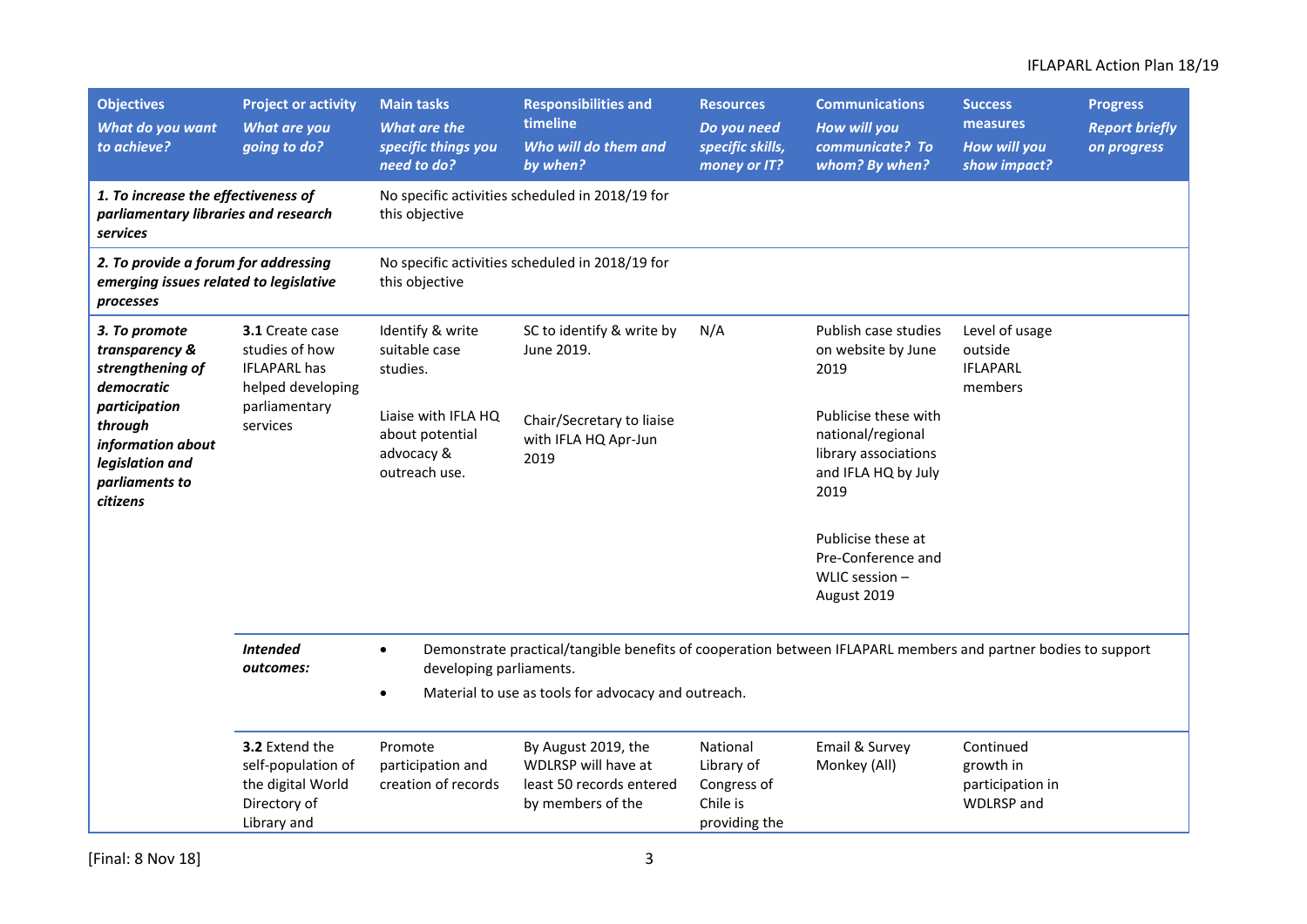| <b>Objectives</b><br><b>What do you want</b><br>to achieve?                                                                                                                                    | <b>Project or activity</b><br><b>What are you</b><br>going to do?                                                                                                                   | <b>Main tasks</b><br>What are the<br>specific things you<br>need to do?                                                                  | <b>Responsibilities and</b><br>timeline<br>Who will do them and<br>by when?                                                                                                                                                                 | <b>Resources</b><br>Do you need<br>specific skills,<br>money or IT?  | <b>Communications</b><br><b>How will you</b><br>communicate? To<br>whom? By when?             | <b>Success</b><br>measures<br><b>How will you</b><br>show impact?                                     | <b>Progress</b><br><b>Report briefly</b><br>on progress |
|------------------------------------------------------------------------------------------------------------------------------------------------------------------------------------------------|-------------------------------------------------------------------------------------------------------------------------------------------------------------------------------------|------------------------------------------------------------------------------------------------------------------------------------------|---------------------------------------------------------------------------------------------------------------------------------------------------------------------------------------------------------------------------------------------|----------------------------------------------------------------------|-----------------------------------------------------------------------------------------------|-------------------------------------------------------------------------------------------------------|---------------------------------------------------------|
|                                                                                                                                                                                                | <b>Research Services</b><br>for Parliaments<br>(c/f from 2017/18)                                                                                                                   | Update<br>documentation &<br>guidance                                                                                                    | <b>IFLAPARL community</b><br>(A  )                                                                                                                                                                                                          | technology &<br>support<br>resources<br>required for<br>this project |                                                                                               | updating of<br>existing records.<br>Acceptance and<br>use of WDLRSP<br>as a trusted<br>reference tool |                                                         |
|                                                                                                                                                                                                | <b>Intended</b><br>outcomes:                                                                                                                                                        | $\bullet$                                                                                                                                | Provide a general reference source for parliamentary staff and citizens that provides information about parliamentary<br>libraries and research services around the world, the services offered, along with contact details.                |                                                                      |                                                                                               |                                                                                                       |                                                         |
| 4. To promote the<br>establishment of<br>libraries and<br>research services as<br>a fundamental<br>component in the<br>development of<br>democratic<br>legislatures<br>throughout the<br>world | 4.1 Work with<br>potential sponsors<br>to assess capacity<br>building<br>opportunities for<br>developing<br>services, including<br>those specifically<br>for young<br>professionals | Set up regular<br>review mtgs with<br>potential partners<br>to identify suitable<br>projects                                             | Chair/Secretary to liaise<br>with existing partners<br>(ongoing)                                                                                                                                                                            | N/A                                                                  | Communication<br>with SC will be<br>through Basecamp<br>& with membership<br>through listserv | Active capacity<br>building projects<br>or initiatives<br>Sponsorship of<br>places at                 |                                                         |
|                                                                                                                                                                                                |                                                                                                                                                                                     | <b>Ask IFLAPARL</b><br>membership for<br>any proposals from<br>regional groups<br>where capacity<br>building need has<br>been identified | Chair to ask IFLAPARL<br>members and regional<br>representatives for<br>suggestions by January<br>2019                                                                                                                                      |                                                                      |                                                                                               | IFLAPARL pre-<br>conference<br>and/or WLIC                                                            |                                                         |
|                                                                                                                                                                                                | <b>Intended</b><br>outcomes:                                                                                                                                                        | profession                                                                                                                               | Provide practical assistance to support developing parliaments enhance their services to their Members and citizens.<br>Capacity building targeted at young professionals as next generation of advocates & leaders in their institutions & |                                                                      |                                                                                               |                                                                                                       |                                                         |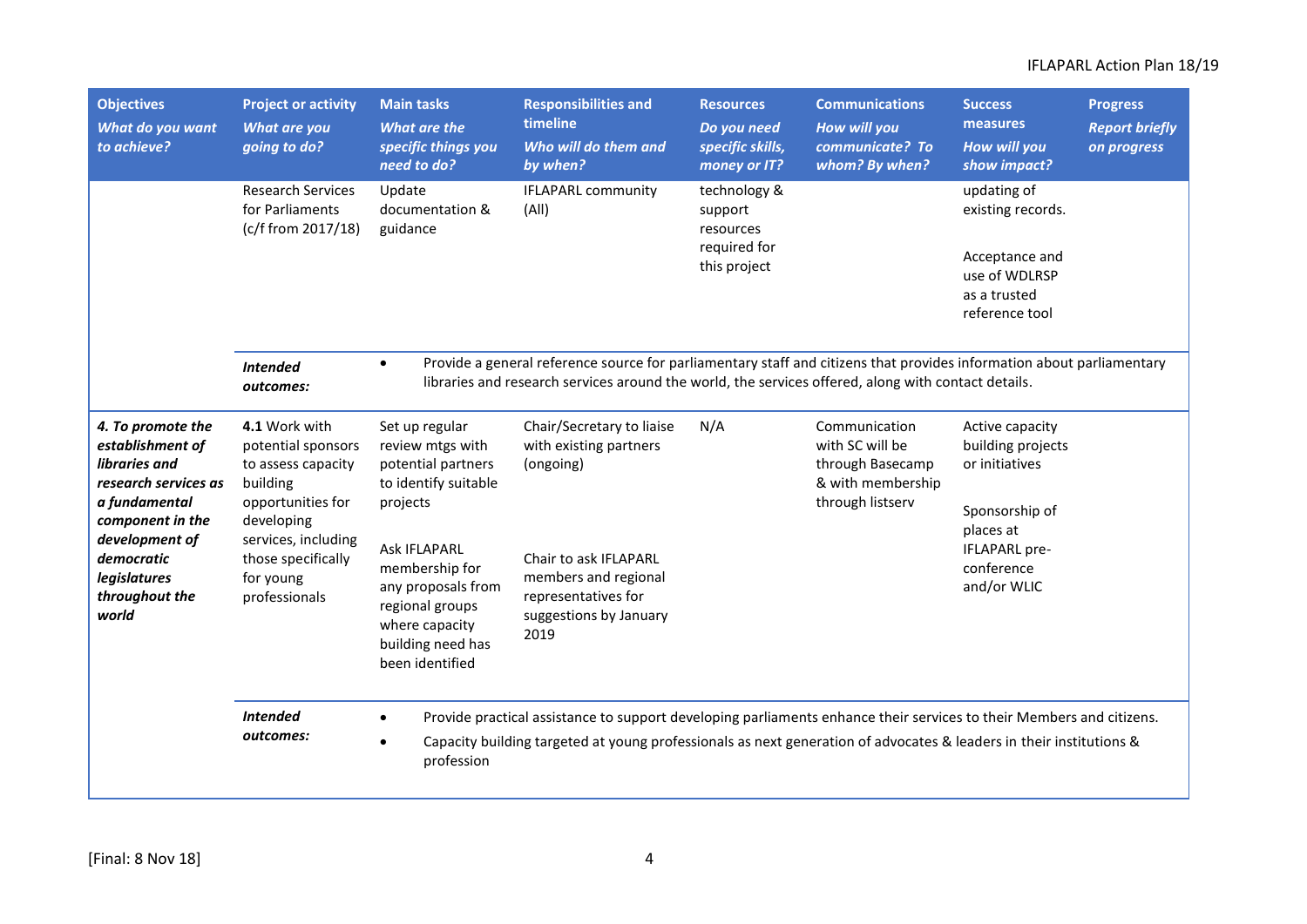| <b>Objectives</b><br>What do you want<br>to achieve?                                                   | <b>Project or activity</b><br><b>What are you</b><br>going to do?            | <b>Main tasks</b><br><b>What are the</b><br>specific things you<br>need to do?                          | <b>Responsibilities and</b><br>timeline<br>Who will do them and<br>by when?                                                                                                                                                                                                                        | <b>Resources</b><br>Do you need<br>specific skills,<br>money or IT? | <b>Communications</b><br>How will you<br>communicate? To<br>whom? By when?                                                                                             | <b>Success</b><br>measures<br><b>How will you</b><br>show impact?                                                                                                                                | <b>Progress</b><br><b>Report briefly</b><br>on progress |
|--------------------------------------------------------------------------------------------------------|------------------------------------------------------------------------------|---------------------------------------------------------------------------------------------------------|----------------------------------------------------------------------------------------------------------------------------------------------------------------------------------------------------------------------------------------------------------------------------------------------------|---------------------------------------------------------------------|------------------------------------------------------------------------------------------------------------------------------------------------------------------------|--------------------------------------------------------------------------------------------------------------------------------------------------------------------------------------------------|---------------------------------------------------------|
| 5. To exchange<br>experience &<br>knowledge and<br>promote<br>networking<br>amongst section<br>members | 5.1 Plan IFLAPARL<br>Pre-Conference in<br>Athens 2019<br>speakers /          | Develop pre-<br>conference agenda,<br>workshop topics,<br>and potential<br>workshop leaders             | SC to work with Hellenic<br>Parliament - proposal to<br>be agreed by mid-<br>November 2018<br>Secretary to publish Call<br>for Papers by January<br>2019<br>SC to select papers &<br>speakers for programme<br>by March 2019<br>Pre-conference<br>webpages & registration<br>available by May 2019 | N/A                                                                 | SC to work through<br>Basecamp and<br>communicate with<br><b>Hellenic Parliament</b><br>by email<br>Communication<br>with membership<br>through listserv &<br>webpages | Number of<br>members<br>attending pre-<br>conference<br>sessions &<br>workshops<br>Feedback from<br>attendees how<br>useful the<br>training is,<br>practicality and<br>how it will be<br>applied |                                                         |
|                                                                                                        | 5.2 Plan IFLAPARL<br>session (& joint<br>sessions) at WLIC<br>in Athens 2019 | Develop and<br>organize main and<br>joint sessions that<br>meet the needs of<br><b>IFLAParl members</b> | Identify and develop<br>main and joint sessions<br>by mid-November 2018<br>(Chair, Secretary)<br>Secretary to publish Call<br>for Papers by January<br>2019<br>SC to select papers &<br>speakers for programme<br>by March 2019                                                                    |                                                                     | Communication<br>with SC will be<br>through Basecamp<br>& with membership<br>through listserv &<br>webpages                                                            | Number of<br>members<br>attending<br>conference<br>sessions<br>Feedback from<br>attendees on<br>sessions<br>practicality &<br>applicability                                                      |                                                         |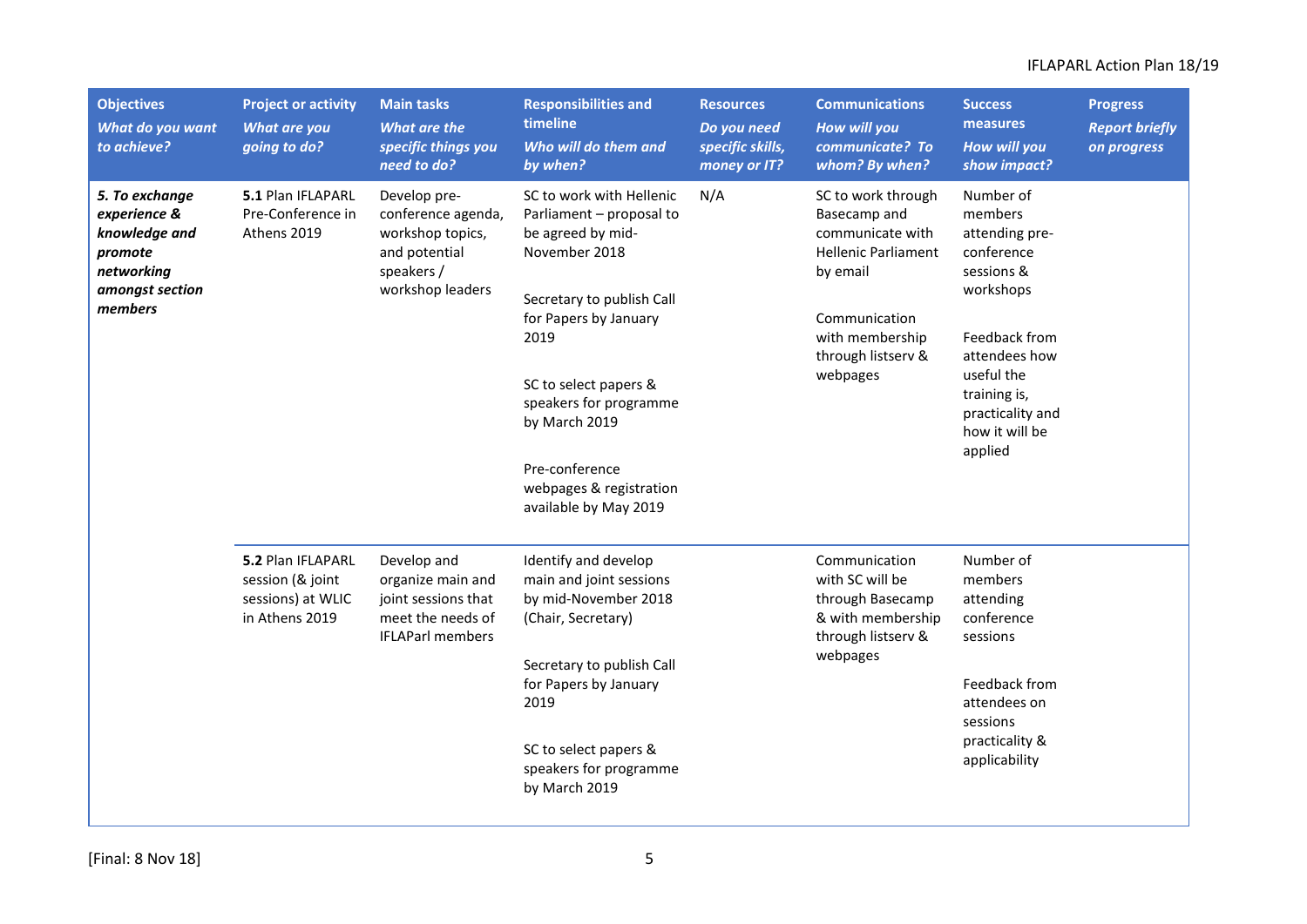| <b>Objectives</b><br>What do you want<br>to achieve? | <b>Project or activity</b><br>What are you<br>going to do?                                                                                          | <b>Main tasks</b><br><b>What are the</b><br>specific things you<br>need to do?                                                                     | <b>Responsibilities and</b><br>timeline<br>Who will do them and<br>by when?                                                                                                                                                                                                                                                                                                                                                                                                                                                                                                                                                                                                                                                                                                                                                                                                                                                                                                                                                                                         | <b>Resources</b><br>Do you need<br>specific skills,<br>money or IT?                                                                                                                                                                                                                                                   | <b>Communications</b><br>How will you<br>communicate? To<br>whom? By when?                | <b>Success</b><br>measures<br>How will you<br>show impact?                                                                                       | <b>Progress</b><br><b>Report briefly</b><br>on progress |
|------------------------------------------------------|-----------------------------------------------------------------------------------------------------------------------------------------------------|----------------------------------------------------------------------------------------------------------------------------------------------------|---------------------------------------------------------------------------------------------------------------------------------------------------------------------------------------------------------------------------------------------------------------------------------------------------------------------------------------------------------------------------------------------------------------------------------------------------------------------------------------------------------------------------------------------------------------------------------------------------------------------------------------------------------------------------------------------------------------------------------------------------------------------------------------------------------------------------------------------------------------------------------------------------------------------------------------------------------------------------------------------------------------------------------------------------------------------|-----------------------------------------------------------------------------------------------------------------------------------------------------------------------------------------------------------------------------------------------------------------------------------------------------------------------|-------------------------------------------------------------------------------------------|--------------------------------------------------------------------------------------------------------------------------------------------------|---------------------------------------------------------|
|                                                      | <b>Intended</b><br>outcomes:                                                                                                                        | $\bullet$<br>$\bullet$<br>$\bullet$                                                                                                                | Provides an opportunity for wider membership to learn about latest projects and topics of interest within Section. (This<br>is important since most members face similar challenges so new ideas can often be adapted and applied locally.)<br>Provides formal & informal networking opportunities for attendees, creates links across the community, and allows<br>discussion of local issues/problems and sharing of experience. These discussions can then continue beyond the pre-<br>conference/WLIC. (Parliamentary library & research services may not have many local institutions with which they can<br>discuss issues or call on for assistance or guidance. Establishing bilateral and regional contacts with other parliaments<br>can be very beneficial, particularly for small or developing services.)<br>Collaborating with other sections for joint sessions provides a more rounded view of a topic from the perspectives of<br>different stakeholders with a broader range of experience and expertise. (For example, the annual Knowledge Café |                                                                                                                                                                                                                                                                                                                       |                                                                                           |                                                                                                                                                  |                                                         |
|                                                      | 5.3 Improve<br>communication<br>within IFLAPARL<br>community                                                                                        | Work with IFLA HQ<br>on the migration of<br>content to the new<br>website.<br>Trial new<br>communications<br>template provided<br>by IFLA HQ.      | Officers to liaise with<br>IFLA HQ - timing will<br>depend on rollout plans.<br>Officers to trial template<br>during first half of 2019,<br>in run up to pre-<br>conference                                                                                                                                                                                                                                                                                                                                                                                                                                                                                                                                                                                                                                                                                                                                                                                                                                                                                         | with the KM and CPDWL Sections allows members to benefit from the experience, techniques and strategies used across<br>a diverse range of libraries, which they can take back to their own workplace.)<br>N/A<br>SC via Basecamp,<br>Membership initially<br>through email but<br>diversifying into<br>other channels |                                                                                           | <b>New</b><br>communications<br>plan for section<br>Publish<br>guidelines for<br>use of IFLAPARL<br>twitter account<br>(& other social<br>media) |                                                         |
|                                                      | Look to make<br>better use of the<br>website, with<br>greater integration<br>with other<br>communications<br>channels (e.g.<br>email, social media, | SC to review current<br>communications and<br>develop a new<br>communications plan for<br>the section by August<br>2019.<br>Develop guidelines for |                                                                                                                                                                                                                                                                                                                                                                                                                                                                                                                                                                                                                                                                                                                                                                                                                                                                                                                                                                                                                                                                     |                                                                                                                                                                                                                                                                                                                       | More user-<br>generated<br>content on<br>website, in<br>newsletter and<br>on social media |                                                                                                                                                  |                                                         |
|                                                      | etc) and content<br>(e.g. newsletter &                                                                                                              | use of section's twitter<br>account.                                                                                                               |                                                                                                                                                                                                                                                                                                                                                                                                                                                                                                                                                                                                                                                                                                                                                                                                                                                                                                                                                                                                                                                                     |                                                                                                                                                                                                                                                                                                                       | <b>Broader</b><br>involvement in<br>section projects                                      |                                                                                                                                                  |                                                         |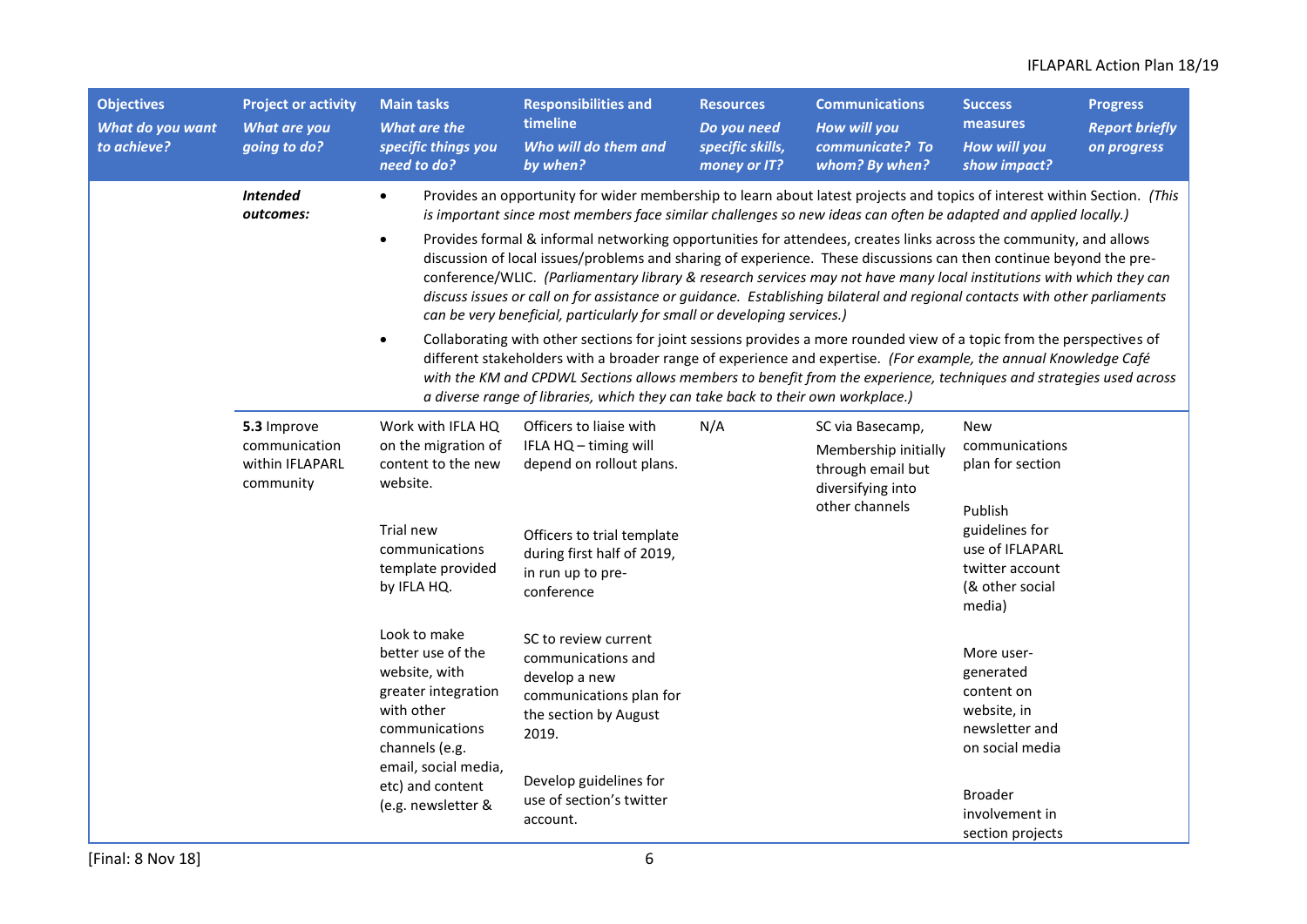| <b>Objectives</b><br>What do you want<br>to achieve? | <b>Project or activity</b><br>What are you<br>going to do?           | <b>Main tasks</b><br><b>What are the</b><br>specific things you<br>need to do?                                                                                | <b>Responsibilities and</b><br>timeline<br>Who will do them and<br>by when?                                                                                                                                                                                                                                                                                                                               | <b>Resources</b><br>Do you need<br>specific skills,<br>money or IT? | <b>Communications</b><br>How will you<br>communicate? To<br>whom? By when? | <b>Success</b><br>measures<br><b>How will you</b><br>show impact?                     | <b>Progress</b><br><b>Report briefly</b><br>on progress |
|------------------------------------------------------|----------------------------------------------------------------------|---------------------------------------------------------------------------------------------------------------------------------------------------------------|-----------------------------------------------------------------------------------------------------------------------------------------------------------------------------------------------------------------------------------------------------------------------------------------------------------------------------------------------------------------------------------------------------------|---------------------------------------------------------------------|----------------------------------------------------------------------------|---------------------------------------------------------------------------------------|---------------------------------------------------------|
|                                                      |                                                                      | conference papers/<br>presentations)<br>More frequent                                                                                                         |                                                                                                                                                                                                                                                                                                                                                                                                           |                                                                     |                                                                            | and activities<br>than at present<br>and at an earlier<br>stage                       |                                                         |
|                                                      |                                                                      | communication<br>with membership<br>to encourage<br>broader<br>participation in<br>section activities                                                         | Officers and SC to make<br>more frequent and<br>structured use of listserv<br>and social media to<br>promote discussion<br>amongst membership-<br>through first half of 2019                                                                                                                                                                                                                              |                                                                     |                                                                            |                                                                                       |                                                         |
|                                                      | <b>Intended</b><br>outcomes:                                         | $\bullet$<br>$\bullet$<br>$\bullet$                                                                                                                           | Greater awareness amongst membership of activities and developments in other legislatures; greater awareness<br>amongst others of IFLAPARL activities.<br>Communications from the Section follows IFLA standards and best practice.<br>Greater involvement of membership in IFLAPARL activities through better real-time communications; members feel<br>more connected to and involved with the section. |                                                                     |                                                                            |                                                                                       |                                                         |
|                                                      | 5.4 Explore the<br>use of web-based<br>training platforms<br>& tools | Set up Zoom<br>meeting for SC as a<br>trial as part of pre-<br>conference<br>planning                                                                         | Chair/Secretary to<br>arrange, SC to<br>participate - by May<br>2019                                                                                                                                                                                                                                                                                                                                      | $No - will just$<br>book slot with<br>IFLA to use<br>Zoom           | SC to participate as<br>a trial                                            | Feedback from<br><b>SC</b>                                                            |                                                         |
|                                                      |                                                                      | Investigate use of<br>webinar & other<br>social media tools<br>to provide training,<br>particularly<br>targeting young<br>professionals (c/f<br>from 2017/18) | By June 2018, test the<br>use of webinar services<br>to deliver training (SC)                                                                                                                                                                                                                                                                                                                             | Not at<br>feasibility stage                                         | SC via Basecamp                                                            | Short list of<br>potential<br>applications that<br>can be used for<br>online training |                                                         |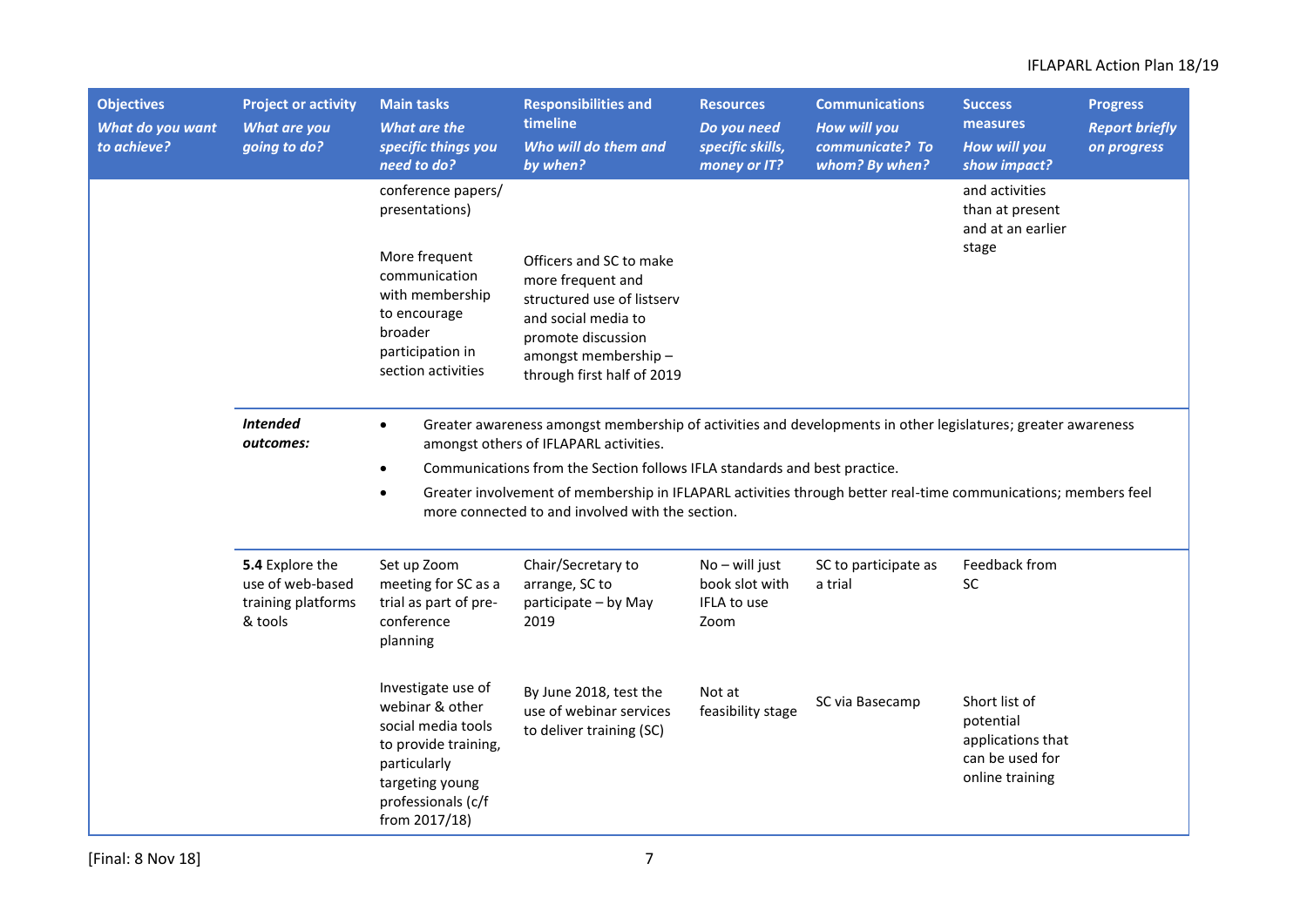| <b>Objectives</b><br>What do you want<br>to achieve? | <b>Project or activity</b><br>What are you<br>going to do?                                                                                                                                                                                                                              | <b>Main tasks</b><br>What are the<br>specific things you<br>need to do?                                                                           | <b>Responsibilities and</b><br>timeline<br>Who will do them and<br>by when?                                                                                                                                                                                                                                                                                                                                                                                                                                                                                                                                                                                                                                                                                                                                                                                                                                                                                                                                                                                                                    | <b>Resources</b><br>Do you need<br>specific skills,<br>money or IT? | <b>Communications</b><br>How will you<br>communicate? To<br>whom? By when? | <b>Success</b><br>measures<br><b>How will you</b><br>show impact?                                       | <b>Progress</b><br><b>Report briefly</b><br>on progress |
|------------------------------------------------------|-----------------------------------------------------------------------------------------------------------------------------------------------------------------------------------------------------------------------------------------------------------------------------------------|---------------------------------------------------------------------------------------------------------------------------------------------------|------------------------------------------------------------------------------------------------------------------------------------------------------------------------------------------------------------------------------------------------------------------------------------------------------------------------------------------------------------------------------------------------------------------------------------------------------------------------------------------------------------------------------------------------------------------------------------------------------------------------------------------------------------------------------------------------------------------------------------------------------------------------------------------------------------------------------------------------------------------------------------------------------------------------------------------------------------------------------------------------------------------------------------------------------------------------------------------------|---------------------------------------------------------------------|----------------------------------------------------------------------------|---------------------------------------------------------------------------------------------------------|---------------------------------------------------------|
|                                                      | <b>Intended</b><br>outcomes:                                                                                                                                                                                                                                                            | $\bullet$<br>professionals.)                                                                                                                      | Identify means of teleconferencing for Standing Committee between Pre-Conferences/WLICs. (Basecamp is good for<br>project-related work or for developing and monitoring progress with action plans but there is a need for a virtual<br>equivalent to face-to-face meetings for subjects that benefit from open discussion. Divisional Zoom conference calls<br>have demonstrated value of this and would like to ab able to apply to our Standing Committee.)<br>Our services have a lot of similarities and collaboratively produced guidelines have proved an effective tool but take<br>time and resources to put together. We suspect there could be great value in sharing shorter, more focussed learning<br>sessions, webinars, etc., on specific subjects as these should be relatively quick and easy to put together. This has the<br>potential to create a library of video clips/webinars on a range of subjects that could be shared and re-used across<br>different parliamentary library & research. This could be of benefit to developing parliaments or in supporting young |                                                                     |                                                                            |                                                                                                         |                                                         |
|                                                      | 5.5 Trial Commons<br>Organise and stage<br><b>House of Commons</b><br>Library Open Day<br>as a template that<br>Library Open Day in<br>could be used by<br>February 2019,<br>other IFLAPARL<br>filming/recording<br>members<br>sessions, with an<br>emphasis on young<br>professionals. |                                                                                                                                                   | Chair to liaise with<br>Event<br>Commons Library Head<br>resourced by<br>of Profession in planning<br>Commons<br>event (through to<br>Library<br>February 2019)                                                                                                                                                                                                                                                                                                                                                                                                                                                                                                                                                                                                                                                                                                                                                                                                                                                                                                                                |                                                                     | SC via Basecamp                                                            | Feedback from<br>Commons<br>Library event<br>SC review of<br>feasibility of<br>reusing similar<br>model |                                                         |
|                                                      |                                                                                                                                                                                                                                                                                         | Write report (with<br>link to session<br>recordings) for<br>review by SC, with a<br>view to developing<br>a template for such<br>events elsewhere | Chair to write/submit<br>report by June 2019; SC<br>to review feasibility of<br>developing a template<br>by August 2019                                                                                                                                                                                                                                                                                                                                                                                                                                                                                                                                                                                                                                                                                                                                                                                                                                                                                                                                                                        | Not at<br>feasibility stage                                         |                                                                            | Template<br>produced for<br>staging similar<br>events                                                   |                                                         |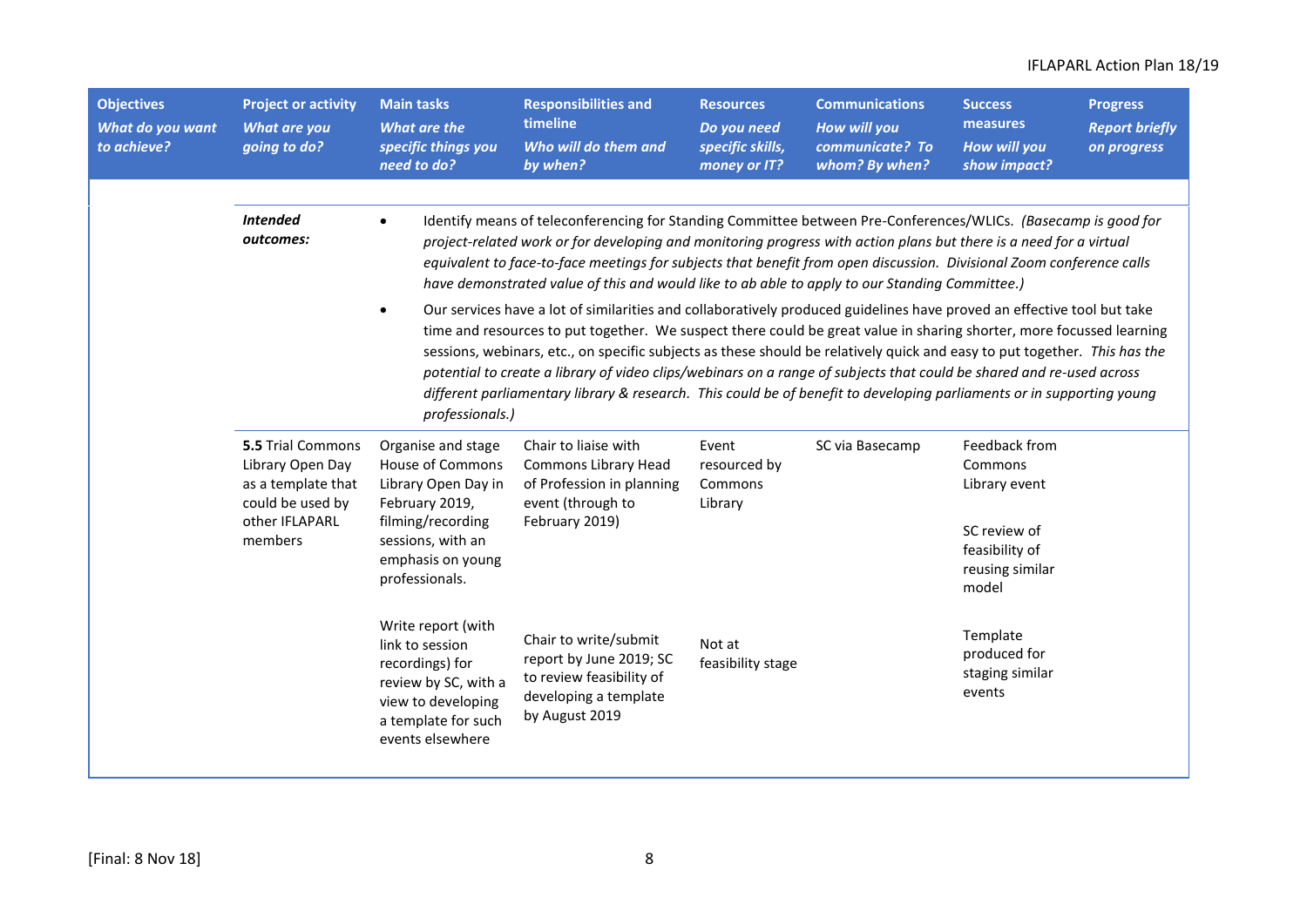| <b>Objectives</b><br>What do you want<br>to achieve?                                                                           | <b>Project or activity</b><br>What are you<br>going to do?                               | <b>Main tasks</b><br>What are the<br>specific things you<br>need to do?               | <b>Responsibilities and</b><br>timeline<br>Who will do them and<br>by when?                                                                                                                                                                                                                                                                                                                                                   | <b>Resources</b><br>Do you need<br>specific skills,<br>money or IT?                                                                                                                           | <b>Communications</b><br><b>How will you</b><br>communicate? To<br>whom? By when?         | <b>Success</b><br>measures<br><b>How will you</b><br>show impact? | <b>Progress</b><br><b>Report briefly</b><br>on progress |
|--------------------------------------------------------------------------------------------------------------------------------|------------------------------------------------------------------------------------------|---------------------------------------------------------------------------------------|-------------------------------------------------------------------------------------------------------------------------------------------------------------------------------------------------------------------------------------------------------------------------------------------------------------------------------------------------------------------------------------------------------------------------------|-----------------------------------------------------------------------------------------------------------------------------------------------------------------------------------------------|-------------------------------------------------------------------------------------------|-------------------------------------------------------------------|---------------------------------------------------------|
|                                                                                                                                | <b>Intended</b><br>outcomes:                                                             | $\bullet$                                                                             | To see whether a form of 'Open Day' currently in use by one member as a means of informing young professionals<br>about the nature of the work we do could be turned into a transferable template that could be used across IFLAPARL<br>institutions as a means of raising awareness of our work and its significance in the democratic process.                                                                              |                                                                                                                                                                                               |                                                                                           |                                                                   |                                                         |
| 6. To develop and<br>promote standards<br>and best practice in<br>providing<br>information and<br>knowledge to<br>parliaments. | 6.1 Update the<br>Section's<br>publication<br>Guidelines for<br>Legislative<br>Libraries | Set up working<br>group to carry out<br>work.                                         | Chair to contact<br>potential working group<br>members - membership<br>to be agreed by January                                                                                                                                                                                                                                                                                                                                | None required<br>during drafting.<br>Will need                                                                                                                                                | Will be managed as<br>a Basecamp project.<br>Publication will be                          | Working group<br>appointed.<br>Publication of                     |                                                         |
|                                                                                                                                |                                                                                          | Review existing<br>content, changes<br>required & allocate<br>sections to authors     | 2018.                                                                                                                                                                                                                                                                                                                                                                                                                         | design skills for<br>through IFLAPARL<br>publication in<br>webpages.<br>2020<br>(assumption it<br>Communication<br>will be a digital<br>with potential<br>publication)<br>sponsors will be by | revised edition.<br>Feedback from<br>membership on<br>usefulness of<br>final publication. |                                                                   |                                                         |
|                                                                                                                                |                                                                                          | Complete 1 <sup>st</sup> draft<br>of revised sections<br>for review by<br>August 2019 |                                                                                                                                                                                                                                                                                                                                                                                                                               | Will look for<br>sponsorship for<br>translation into<br>other<br>languages.                                                                                                                   | email (ongoing).                                                                          |                                                                   |                                                         |
|                                                                                                                                |                                                                                          | Final stages of<br>drafting, review,<br>proofing &<br>production by<br>August 2020    |                                                                                                                                                                                                                                                                                                                                                                                                                               |                                                                                                                                                                                               |                                                                                           |                                                                   |                                                         |
|                                                                                                                                | <b>Intended</b><br>outcomes:                                                             | $\bullet$                                                                             | Updated guidance, based on the latest best practice across IFLAPARL members, that can be used by all developing<br>parliaments. (Lillian Gassie gave a presentation at the 2018 WLIC on her survey of IFLAPARL members about how they<br>used the various published guidelines, demonstrating that these still very much have a value as a 'how to' guide and<br>baseline for setting up and running parliamentary services.) |                                                                                                                                                                                               |                                                                                           |                                                                   |                                                         |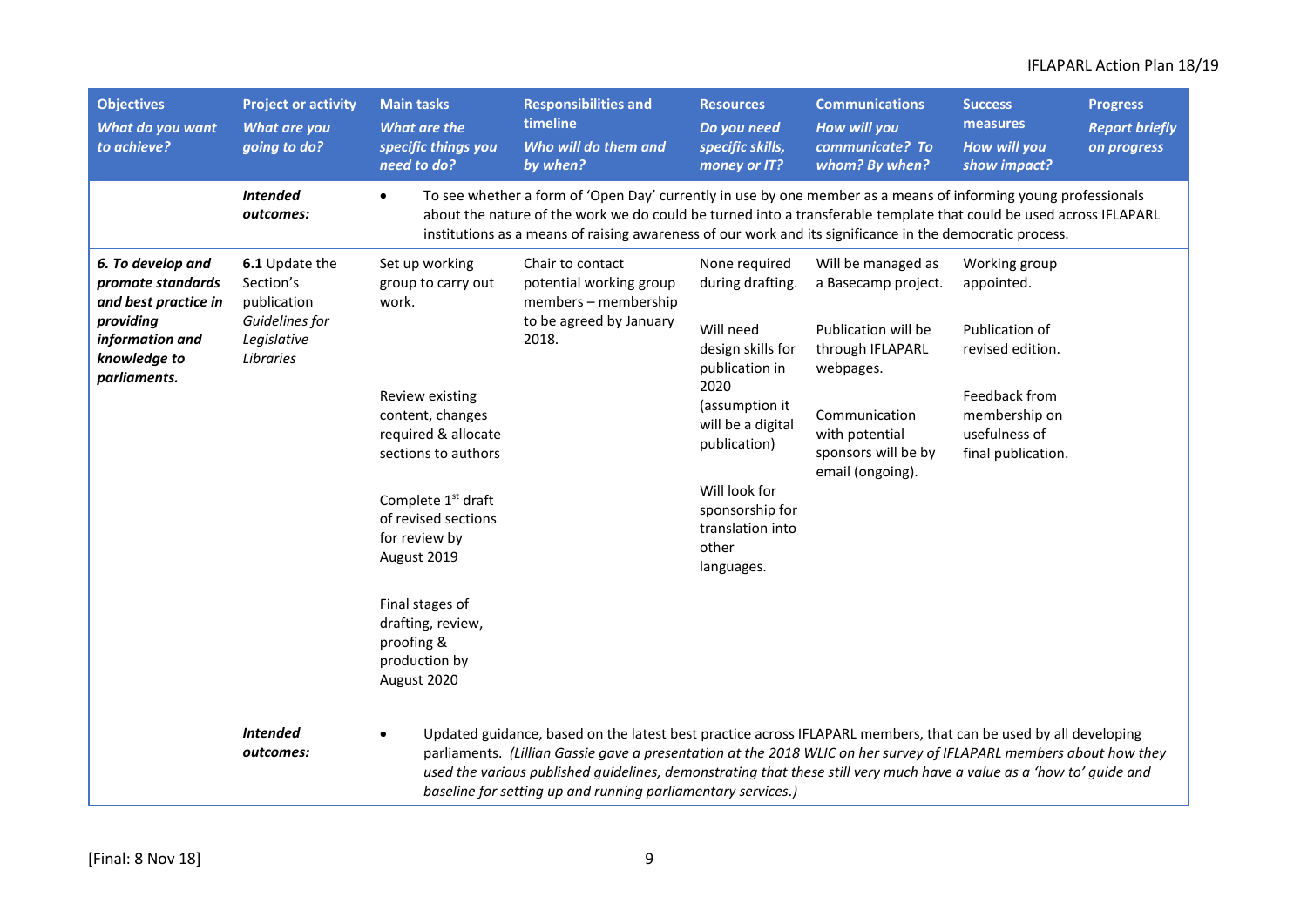| <b>Objectives</b><br>What do you want<br>to achieve? | <b>Project or activity</b><br>What are you<br>going to do?                                                   | <b>Main tasks</b><br>What are the<br>specific things you<br>need to do?                                                                                                                                                                                                                                                                                                                                                              | <b>Responsibilities and</b><br>timeline<br>Who will do them and<br>by when? | <b>Resources</b><br>Do you need<br>specific skills,<br>money or IT? | <b>Communications</b><br>How will you<br>communicate? To<br>whom? By when?                                                                                                                                                                                | <b>Success</b><br>measures<br>How will you<br>show impact?                                                                            | <b>Progress</b><br><b>Report briefly</b><br>on progress |
|------------------------------------------------------|--------------------------------------------------------------------------------------------------------------|--------------------------------------------------------------------------------------------------------------------------------------------------------------------------------------------------------------------------------------------------------------------------------------------------------------------------------------------------------------------------------------------------------------------------------------|-----------------------------------------------------------------------------|---------------------------------------------------------------------|-----------------------------------------------------------------------------------------------------------------------------------------------------------------------------------------------------------------------------------------------------------|---------------------------------------------------------------------------------------------------------------------------------------|---------------------------------------------------------|
|                                                      | <b>6.2</b> Complete work<br>on ethics<br>checklists for<br>parliamentary<br>libraries &<br>research services | Review completed<br>checklists<br>submitted at 2017<br>Pre-Conferences &<br>produce revised<br>checklists based on<br>feedback<br>Publish revised<br>checklists with<br>accompanying<br>guidance on how<br>they can be used by<br>August 2019 and<br>launch at IFLAPARL<br>Pre-Conference in<br>Athens                                                                                                                               | IW to lead with support<br>from SC.                                         | N/A                                                                 | Publish analysis &<br>revised checklists on<br>Basecamp for<br>review by IFLAPARL<br><b>SC</b><br>Checklists &<br>guidance will be<br>made available on<br><b>IFLAPARL</b> web<br>pages;<br>news will be<br>circulated to Section<br>members via listserv | Set of checklists<br>& guidance<br>agreed by SC and<br>published.<br>Feedback from<br>membership on<br>usefulness &<br>applicability. |                                                         |
|                                                      | <b>Intended</b><br>outcomes:                                                                                 | Provide a set of checklists, based on best practice amongst members, in an area which is becoming increasingly<br>$\bullet$<br>challenging but where is little guidance. (This is an example of IFLAPARL responding to issues being raised by its<br>members. It's an area which can be contentious for an individual service to address on its own, but where it can benefit<br>from the pooled experience of IFLAPARL as a whole.) |                                                                             |                                                                     |                                                                                                                                                                                                                                                           |                                                                                                                                       |                                                         |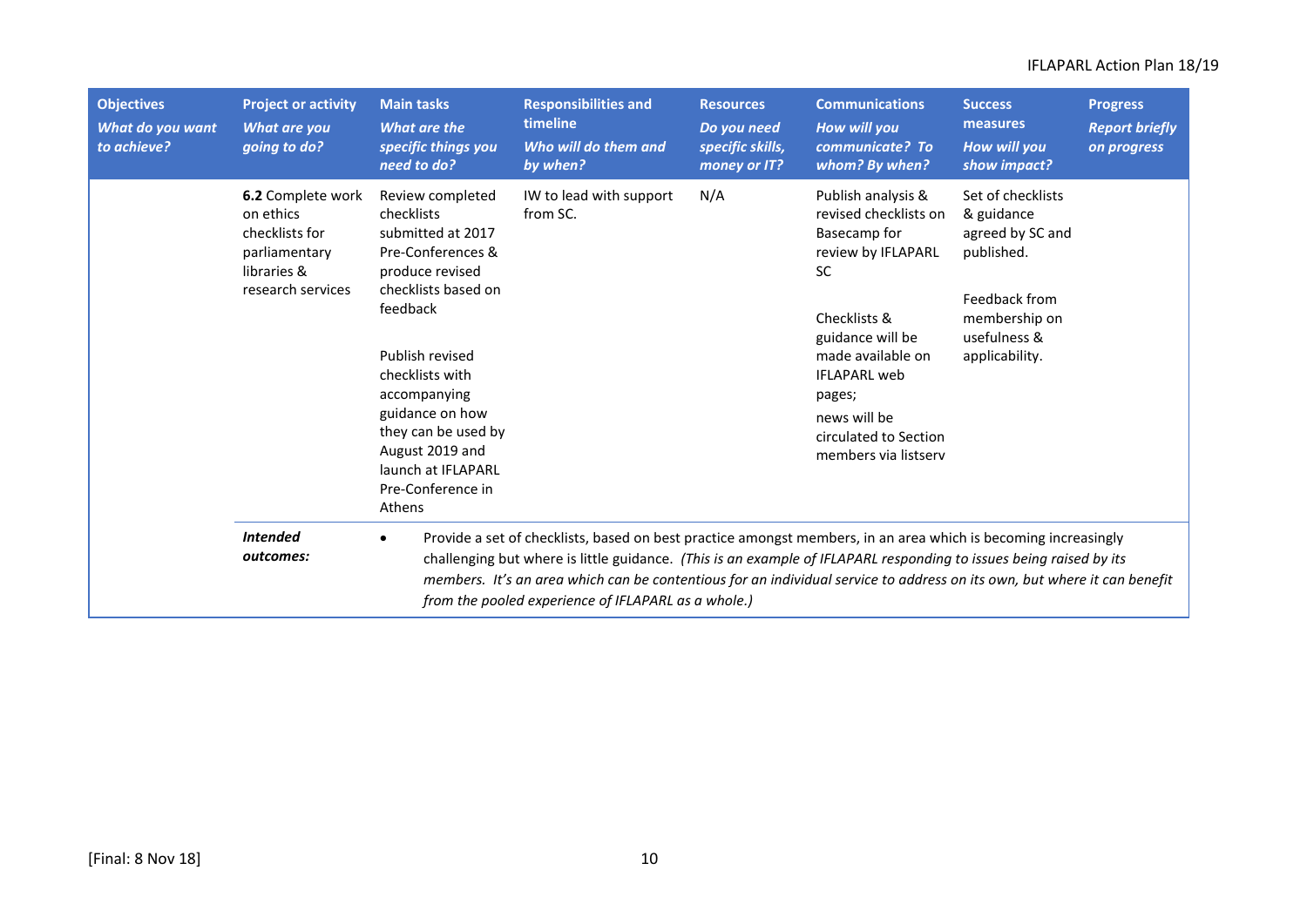# Resource requirements

If you wish to request resources for any of your planned activities, ensure the details above are complete, then copy the project and task details from above and add the necessary detail below.

**This replaces the Project Funding Application form** used in previous years. It is therefore **extremely important that you submit it to your Division Chair and HQ by the deadline 30 October 2018.**

The Professional Committee will agree in the December PC meeting a draft allocation of funds for anticipated reimbursements during 2019. Following confirmation of the level of PC Funds for 2019, the Division Chairs and HQ Professional Support Officer will communicate with Units in January/February to finalise the details. The PC would also appreciate hearing about resource requirements you already anticipate for 2020.

| <b>Project or activity and Main task</b><br>Use your list above                                                                                                                                                     | No resources are being requested by IFLAPARL in 2018/19. |
|---------------------------------------------------------------------------------------------------------------------------------------------------------------------------------------------------------------------|----------------------------------------------------------|
| <b>Resources</b><br>Do you need specific skills, money or technology?<br>For what do you need resources in relation to this task?<br>Match your needs again the resources listed below*                             |                                                          |
| Amount of funding.<br>How much money would you like to request from<br><b>Professional Committee Funds?</b><br>Explain your rationale for the estimated amount in each<br>case.                                     |                                                          |
| Timing.<br>When would the money need reimbursement?<br>Usually reimbursements are made on production of<br>invoices following completion of the work, however,<br>pre-payment can be arranged in some circumstances |                                                          |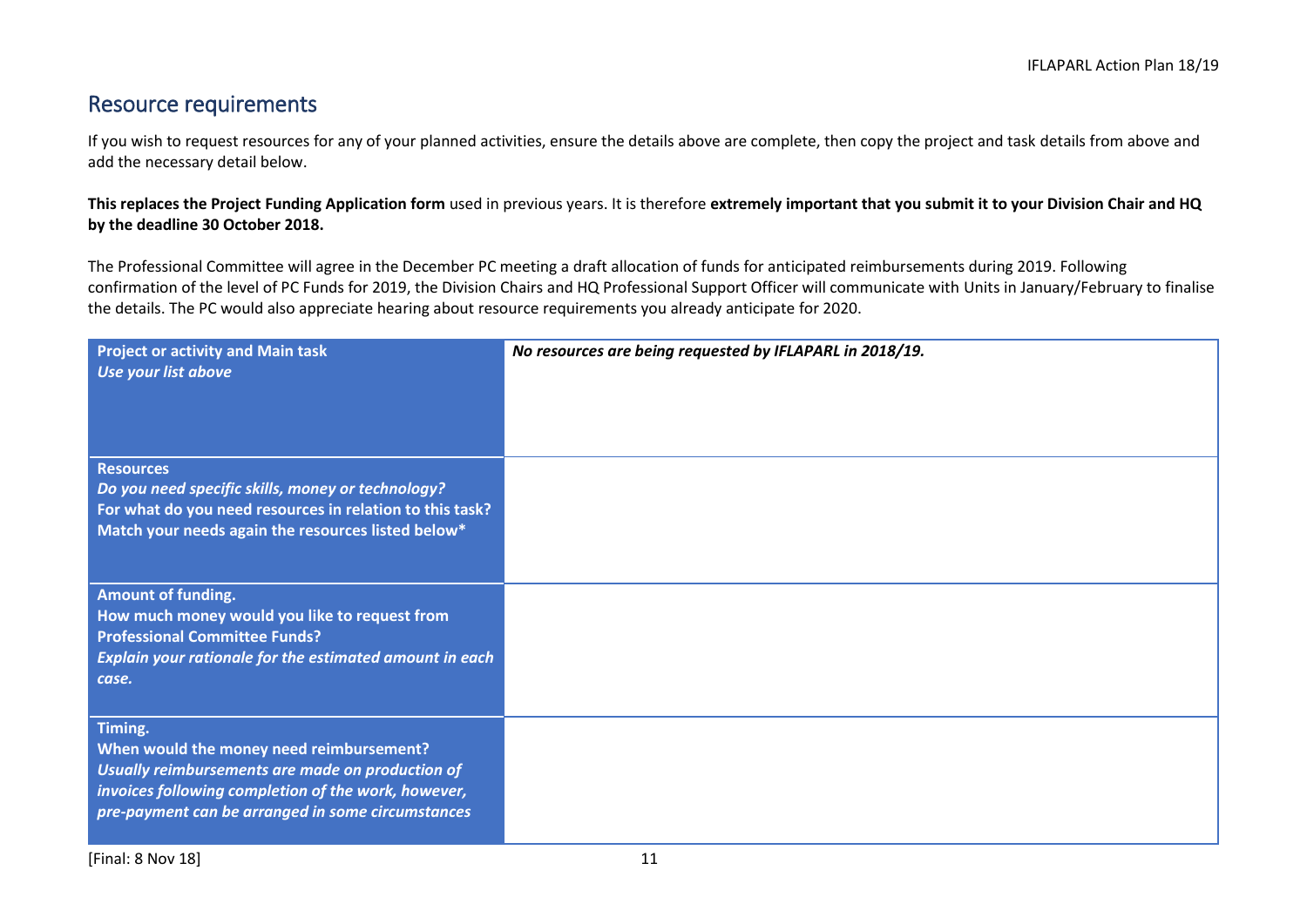#### \* Resources

Use the following list in order to identify what kind of activity needs resourcing and therefore what details the PC will expect to read. If you have other details or requests, do not feel restricted to this list:

- **1.** Project meeting (please note that the PC Funds are extremely limited so physical meetings that need funding are not encouraged unless necessary to move a project forward urgently; please try to conduct discussions online or via telephone conference and coordinate your work online where at all possible) –
	- **a.** why is the meeting needed and why can it not be conducted online,
	- **b.** who needs funding (give names),
	- **c.** where is the meeting planned and when (if known),
	- **d.** what costs cannot be covered by the project participant themselves (hotel, flight, local travel, subsistence);
- **2.** Publications
	- **a.** what document(s) need funding support,
	- **b.** how many copies need printing, if any,
	- **c.** what services are required, if any (editing, design, proof-reading, etc.),
	- **d.** delivery of the document (from where, to where, why);
- **3.** Meeting/workshop logistics (if this is a project team meeting, see above), ensure there are details to describe the meeting appended when you submit this funding request to the PC (how many people are expected, what are the objectives, who are you partnering with, when and where is it anticipated it will take place, who will be the local organiser),
	- **a.** what logistics need funding (computers, room hire, refreshments, printing),
	- **b.** what participant costs might need support (travel, accommodation),
	- **c.** what trainer costs are there (honorarium, travel, accommodation),
	- **d.** by what other means is the event being funded (participants' own costs, sponsors, etc.). Give details;
- **4.** Webinar
	- **a.** What is being planned and with whom,
	- **b.** Who is the target audience,
	- **c.** What technical requirements are there;
- **5.** Software
	- **a.** What software is required and why;